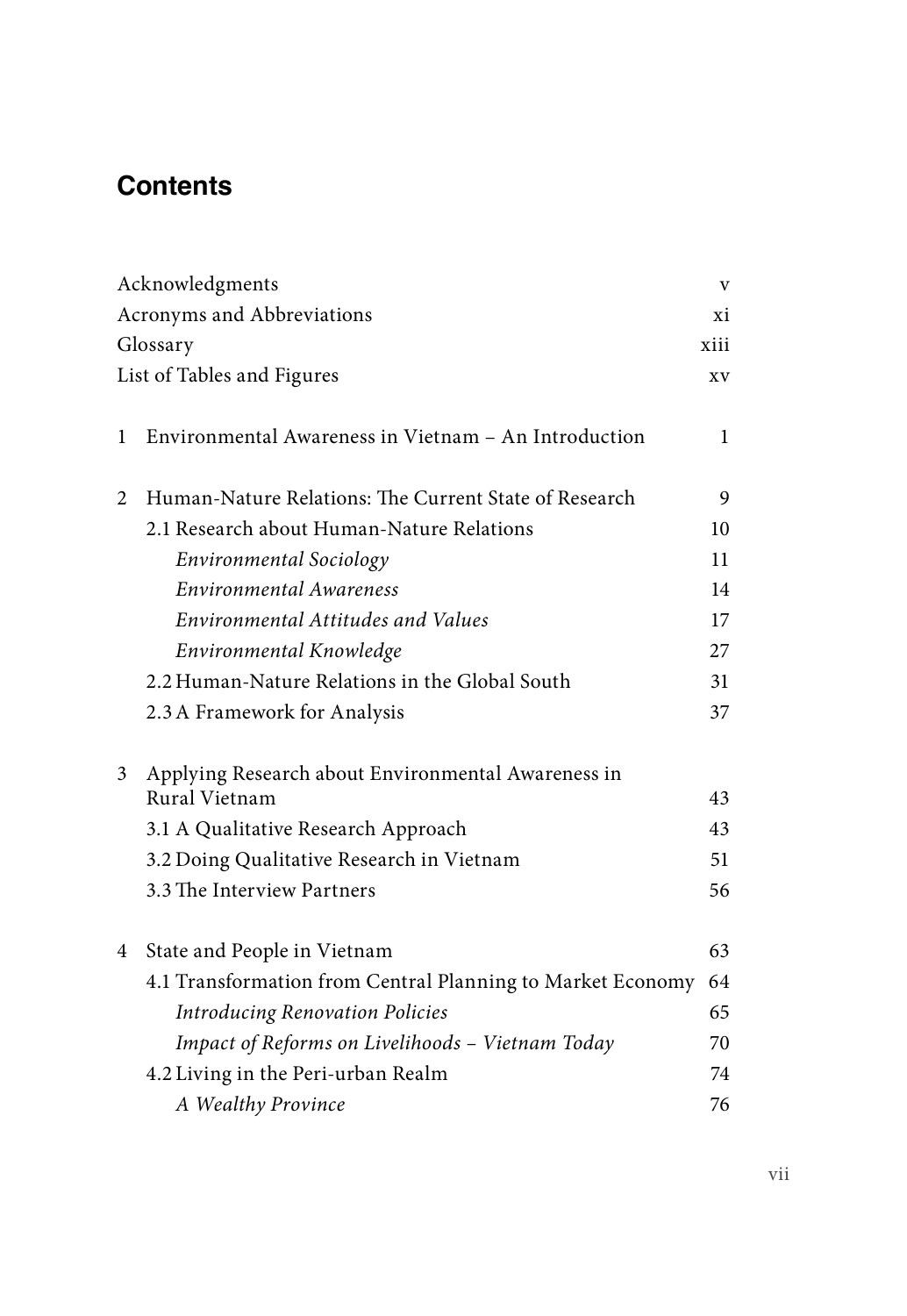|   | As Cities Grow, the Rural Mixes with the Urban              | 78  |
|---|-------------------------------------------------------------|-----|
|   | 4.3 Why a Peri-urban Research Site?                         | 91  |
| 5 | The Natural Environment and its Conceptions                 | 93  |
|   | 5.1 The Natural Environment of Vietnam                      | 94  |
|   | Global Threats to the Environment                           | 95  |
|   | Homemade Problems                                           | 96  |
|   | <b>Environmental Policies</b>                               | 99  |
|   | 5.2 The Natural Environment at the Research Site            | 103 |
|   | Climate Change and the Lack of Awareness                    | 104 |
|   | Pollution and Water Levels                                  | 108 |
|   | Actors and Agendas                                          | 111 |
|   | 5.3 The Central Phenomenon: Awareness of Change             | 115 |
|   | Changes are Taking Place                                    | 117 |
|   | No Changes Are Taking Place                                 | 119 |
|   | Is Change Negative or Not?                                  | 120 |
|   | 5.4 Contesting Realities: Environmental Change and Problems | 122 |
| 6 | Society and Nature                                          | 125 |
|   | 6.1 Extending the Social to the Natural                     | 125 |
|   | Self-creation and Age                                       | 127 |
|   | Anthropocentric Views of Nature                             | 133 |
|   | 6.2 Village, City and Nature                                | 140 |
|   | The Idyllic Rural                                           | 141 |
|   | The Rural as a Third Space                                  | 148 |
|   | 6.3 Defining Nature - Defining the Rural                    | 151 |
| 7 | Everyday Knowledge of Nature in Times of Change             | 153 |
|   | 7.1 Knowing about the Natural Environment                   | 154 |
|   | Social Representations                                      | 156 |
|   | When the Population Grows and Trees Are Lacking             | 159 |